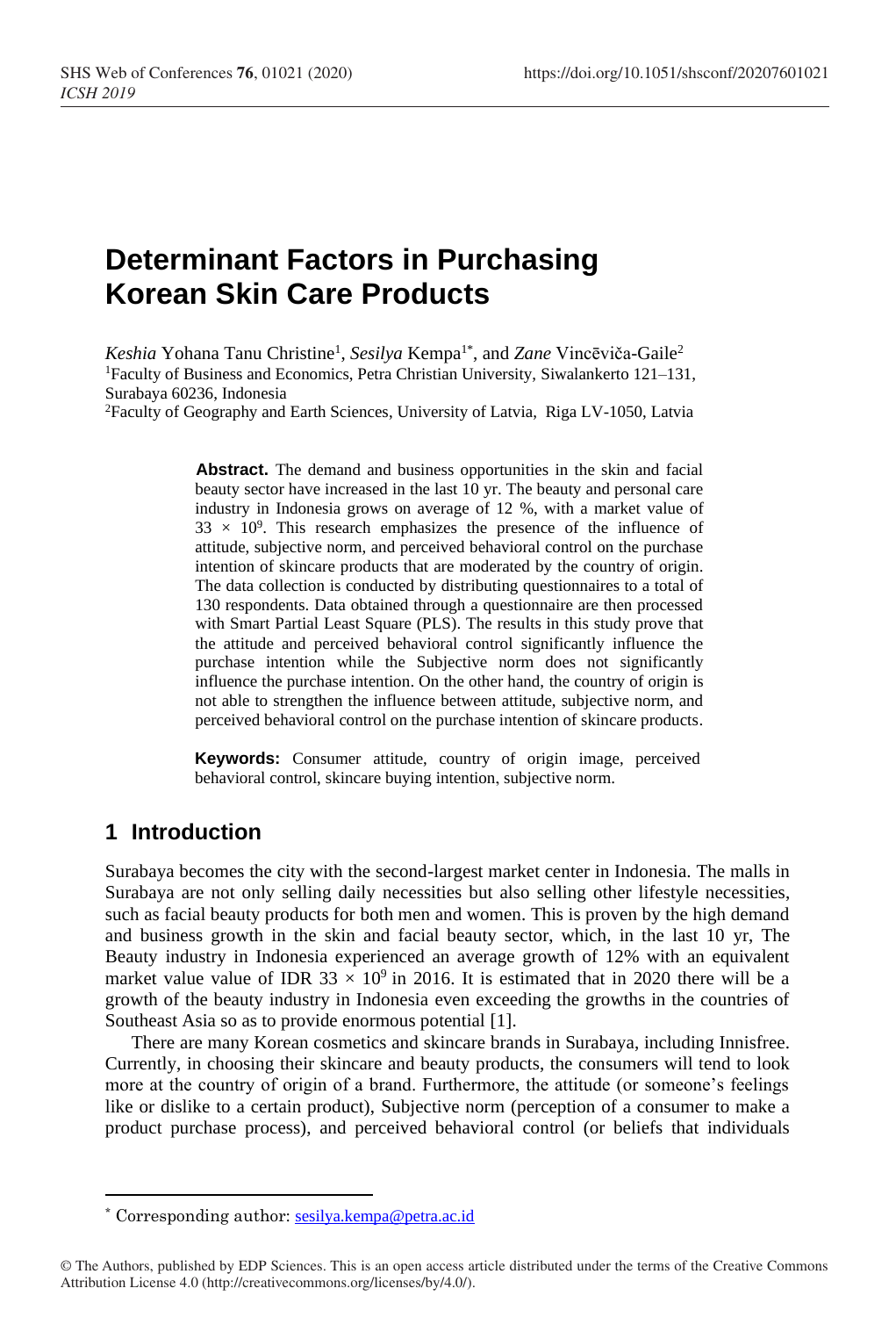accept to have a thing or not) are expected to able to increase the likelihood of purchase intention of the consumers to buy a skin care product.

This research is a modification from previous research by [2], entitled "Exploring purchase intention of green skincare products using the theory of planned behavior: Testing the moderating effects of country of origin and price sensitivity." This research also adopts the concept of the Theory of Planned Behavior [2]. The Theory of Planned Behavior (TPB) discusses some behavior-forming factors, and one of which is the intention that is also based on attitude, subjective norm, and perceived behavioral control [3]. The use of the country of origin (country image) effect is treated as the moderation variable because it will see the interaction of the country of origin effects to each forming behavior based on TPB theory. It is believed that the country of origin influences high or low purchase intentions that occur in a product. So the existence of this moderating variable is important to know whether it can strengthen or weaken the occurrence of purchase intention.

# **2 Literature review**

### **2.1 Theory of planned behavior (TPB)**

This study uses the Theory of Planned Behavior (TPB) as the grand theory of research on behavior. TPB theory is related to attitude, subjective norm, and perceived behavioral control [4]. The country of origin element is a form of attitude towards the image of a country of origin of the product. TPB theory is very suitable to be used to explain various kinds of behaviors and attitudes possessed by potential consumers of a product in forming a purchase intention by consumers. TPB can be associated with purchase intention, which means that consumers' buying interest is influenced by the attitudes that consumers have of a product, from the country of origin of the product, the quality of the product, or the brand of the product that is familiar to the consumer's ear.

### **2.2 Attitude**

According to [5], attitude is a mental and nervous connection with readiness to respond, organized through experience, and has a direct and dynamic influence on behavior.

### **2.3 Subjective norm**

According to [4], the Subjective norm is a function that is based on beliefs called normative beliefs, namely beliefs about the approval and/or disapproval of a person or group that is important for an individual to a behavior. According to [6], subjective norms are formed because of the existence of normative beliefs and motivations from references that are trusted by consumers.

### **2.4** *Perceived behavioral control*

Perceived behavioral control is an individual's perception of the control, it has in connection with a particular behavior [4]. Ajzen [3] states that intention and perceived behavioral control affect a behavior carried out by individuals, but in general, intention and perceived behavioral control itself have a significant relationship with each other.

### **2.5 Country of origin**

Country of origin (COO) is information that is often used by consumers when evaluating a product [7]. Country of origin is producing countries for products that support people's mentality and confidence in the products produced [8].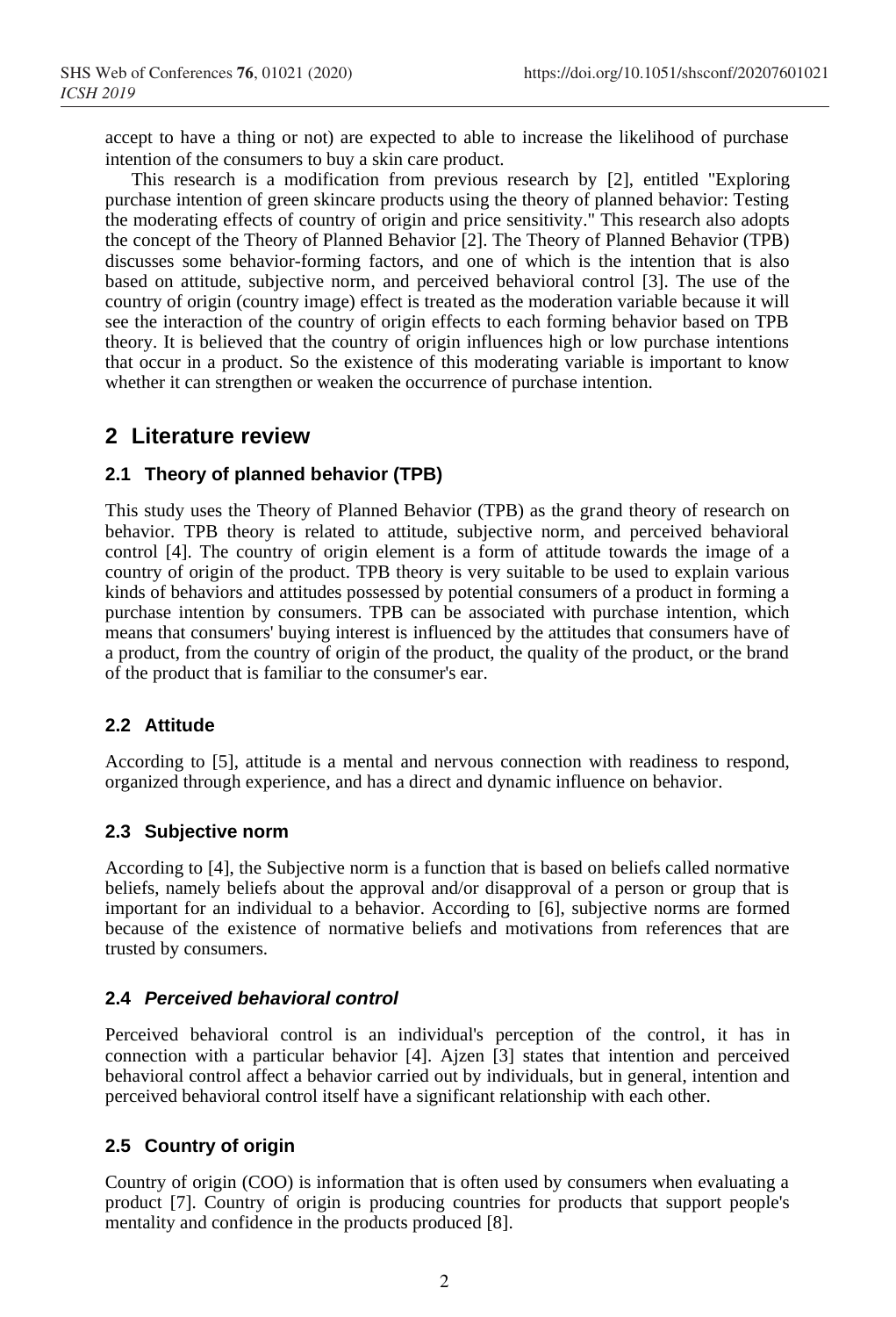#### **2.6 Purchase Intention**

Purchase intention is a model of a person's attitude towards the object of goods, which is very suitable in measuring attitudes toward a certain class of products, services, or brands [9]. Setiadi [5] states that buying interest is formed from consumer attitudes toward products that consist of consumer trust in brands and brand evaluations. Kotler and Keller [8], argue that buying interest is in a position after the consumer evaluates alternatives before making a purchase decision. It is because, during the evaluation stage of the purchasing decision process, consumers form an interest in certain brands for a selection [8].

#### **2.7 Hypothesis development**

#### *2.7.1 The influence of country of origin on consumer purchase intention*

Previous studies on the effect of country of origin on mobile phones brands from China have shown how the country of origin influences the purchase intention [10]. Also besides, previous studies on the effect of country of origin on green skincare products in Taiwan have shown how the country of origin influences the purchase intention [2]. Therefore, the country of origin the product is one of the necessary factors that can impact to consumer purchase intention.

#### *2.7.2 Relationship between concept attitude to purchase intention*

Ajzen [4] argues that attitude toward this behavior is determined by beliefs about the consequences of a behavior, or briefly called behavioral beliefs. Previous studies on the effect of attitude on green skincare products in Taiwan show how attitude influences the purchase intention [2]. Therefore, attitude is one of the important factors that can influence purchase intention.

#### *2.7.3 Relationship between concept subjective norm to purchase intention*

Ajzen [3] states that in some behaviors, social referrals are considered important in the formation of an attitude and can shape the behavior of parents, married partners, friends, coworkers, and other references related to behavior. Previous studies on the effect of subjective norms on green skincare products in Taiwan shows how subjective norms affecting the occurrence of purchase intentions [2]. Therefore, the Subjective norm is one of the important factors that can influence the purchase intention

#### *2.7.4 Relationship between concept perceived behavioral control on purchase intention*

Perceived behavioral control or PBC can influence behavior directly and indirectly. Indirect influence is carried out by influencing one's intention to act a certain behavior. PBC can also be seen as a person's self-efficacy to bring up behavior. Ajzen [3] states that intentions and perceived behavioral control are influential on a behavior carried out by individuals, but in general, intentions and PBC do not have a significant relationship. Previous studies on the effect of perceived behavioral control on green skincare products in Taiwan showed how perceived behavioral control influences the purchase intention [2].

#### *2.7.5 The role of country of origin in the effect of attitude on purchase intention*

The country of origin is defined as a manufacturing country that has a big influence on making consumers' perceptions of the positive or negative of a product. Ajzen [4] argues that attitude toward this behavior is determined by beliefs about the consequences of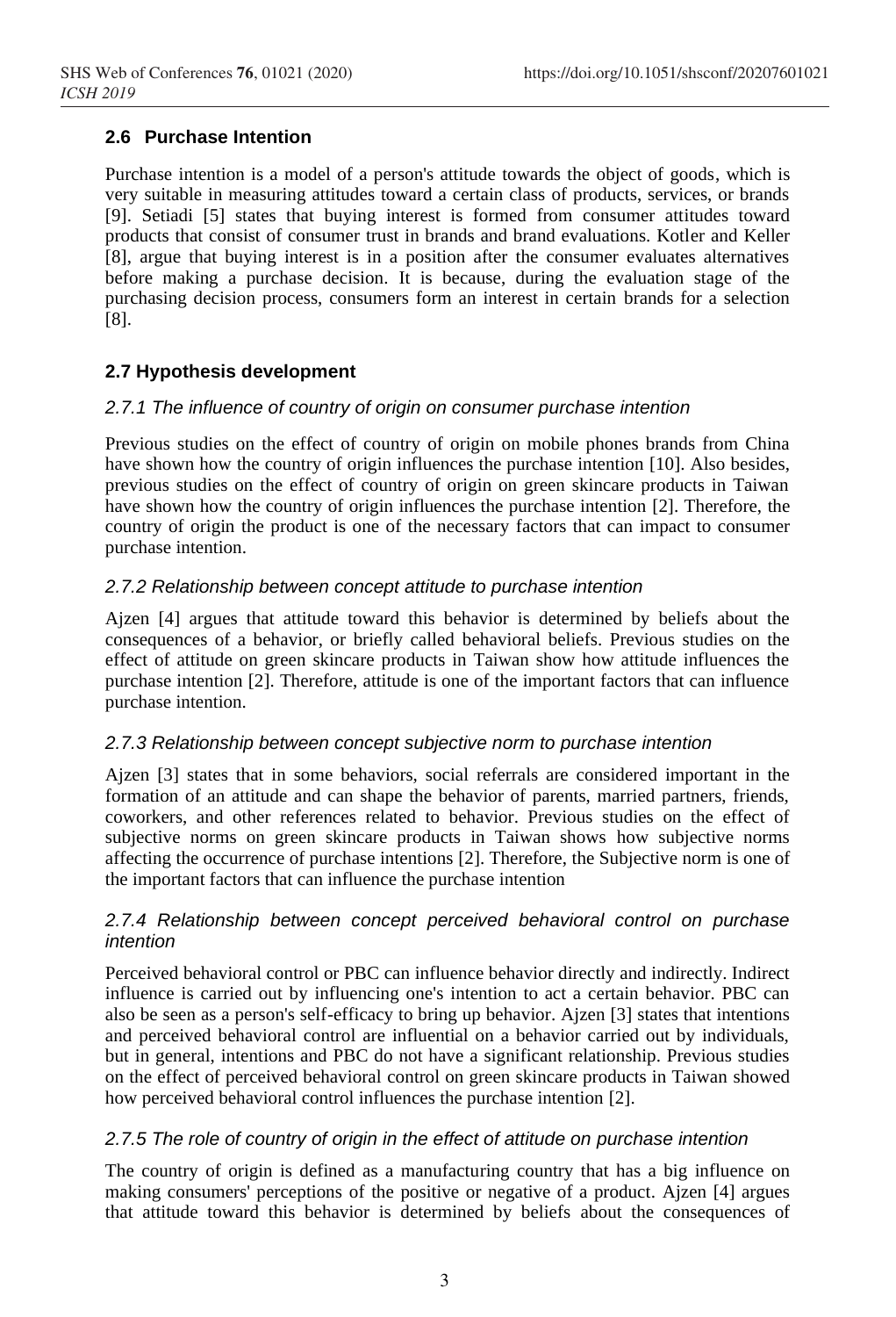behavior or briefly called behavioral beliefs. Overall, the individual's image of the country of origin is the extent to which manufacturing affects the evaluation of consumer attitudes towards products. Therefore, the country of origin is one of the important factors that can moderate attitude towards purchase intention.

#### *2.7.6 The role of country of origin in the effect of subjective norms on purchase intention*

Marhaini [11] writes a person's behavior depends on intention, then intention in behavior depends on attitude and subjective norms. On the other hand, belief in behavior and evaluation will determine behavior. Normative beliefs and motivation to follow the opinions of others will determine subjective norms. As a whole, the individual's image of the country of origin is the extent to which manufacturing affects the consumer's evaluation of the product. Therefore, the effect of country of origin in moderating subjective norms on the purchase intention.

#### 2.7.7 The role of country of origin in the effect of perceived behavioral control on *purchase intention*

Perceived behavioral control is related to available resources and opportunities to do something [12]. As a whole, the individual's image of the country of origin or country the produce the product is the extent to which the production for manufacturing affects the consumer's evaluation of the product. Therefore, country of produce the product is one of the necessary factors that can moderate perceived behavioral control over purchase intention.



**Fig. 1.** Research model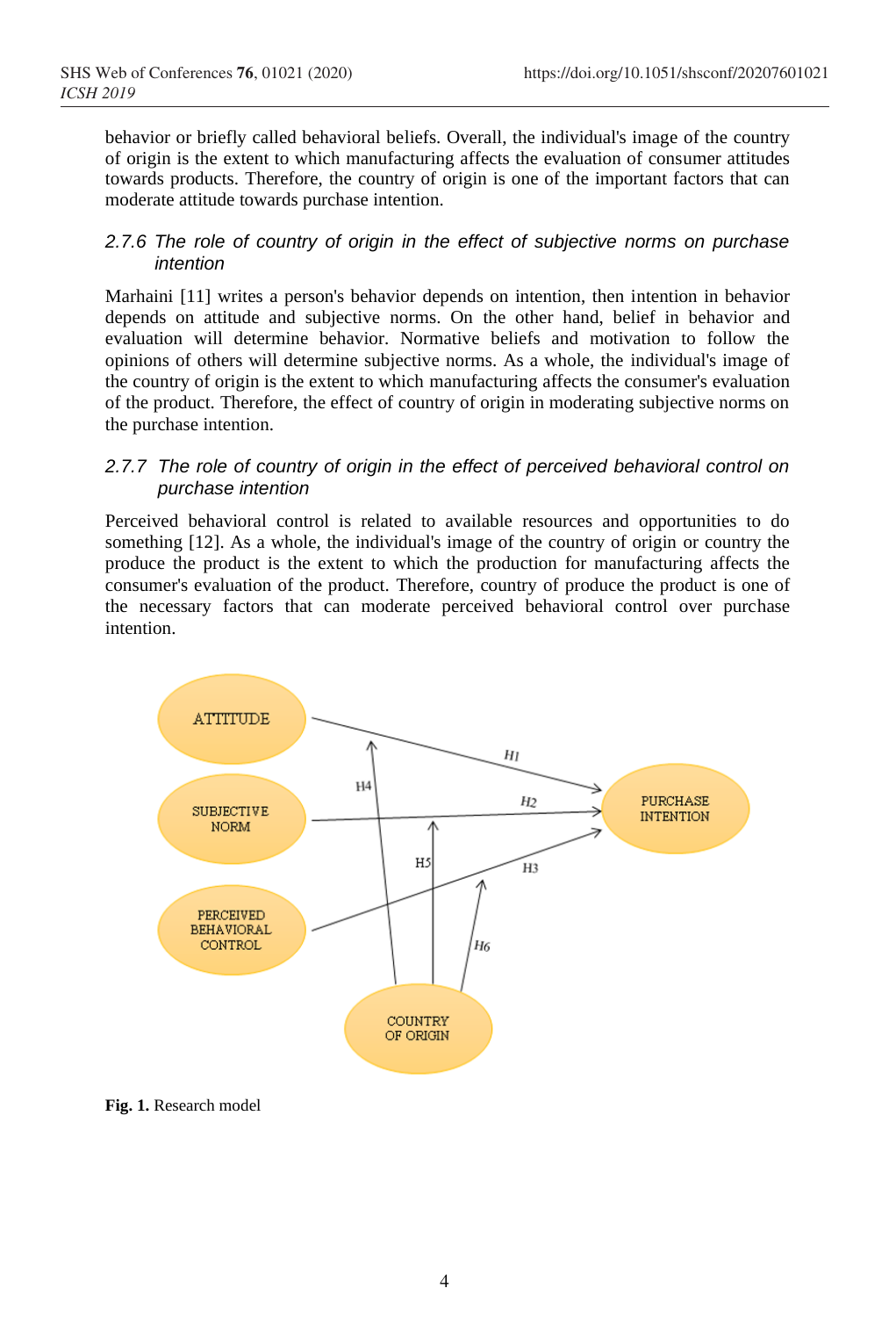# **3 Research Methods**

In this research, causal research is used. The method used is quantitative, and the data are collected by distributing questionnaires to determine responses from consumers regarding the impact of attitude, subjective norm, and perceived behavioral control consumer through the country of origin variable as a moderating variable directly affecting purchase intention.

The population in this study are all respondents who know Korean brand beauty products, but never buy Korean brand beauty products and intended to buy Korean brand beauty products in Surabaya. Hair et al., say for the determination of the sample from the unknown population are following the formula of [13]:

Sample = number of questionnaire questions  $\times$  5 (1)

So, the sample used is 130 obtained from  $26 \times 5$ .

The sampling technique in this study uses a purposive sampling a part of nonprobability sampling. The characteristics sample for this resaerch are the respondents in this study are women who know skincare products from Korea, know Korean skincare brands, never buy any Korean skincare products, intend to buy Korean brand skincare products, and a minimum age of 17 yr old (because that age it is considered old enough to make a purchasing decision). The data collection method used in this study is the survey method. Data obtained through a questionnaire for descriptive analysis will be processed using a computer program called IBM SPSS 16.0. Testing the outer model, inner model, and hypothesis will be done by the Partial Least Square with a computer program called Smart-PLS 3.0

# **4 Results**

Analysis of the model using Partial Least Square (PLS) using the SmartPLS program is explained as follows:

### **4.1 Outer model**

Outer model is used to measure whether the predetermined indicators have been able to measure the variables used, and can be said to be an appropriate gauge for the variable.

### **4.2 Convergent validity**

Convergent validity is the measurements the validity the items requested as a gauge of the variable are needed. The measurement items specified are like the measurement items of a variable determined at least 0.7. The results of the correlation between the indicator with the contract, as shown in Table 1.

On the Table 1, where that all of indicator items in this study have a loading factor value greater than 0.70 so that it can be concluded that all of them have fulfillment with the value of validity as a measurement tool for the value of orignal sample estimate each of these dimensions is above 0.70.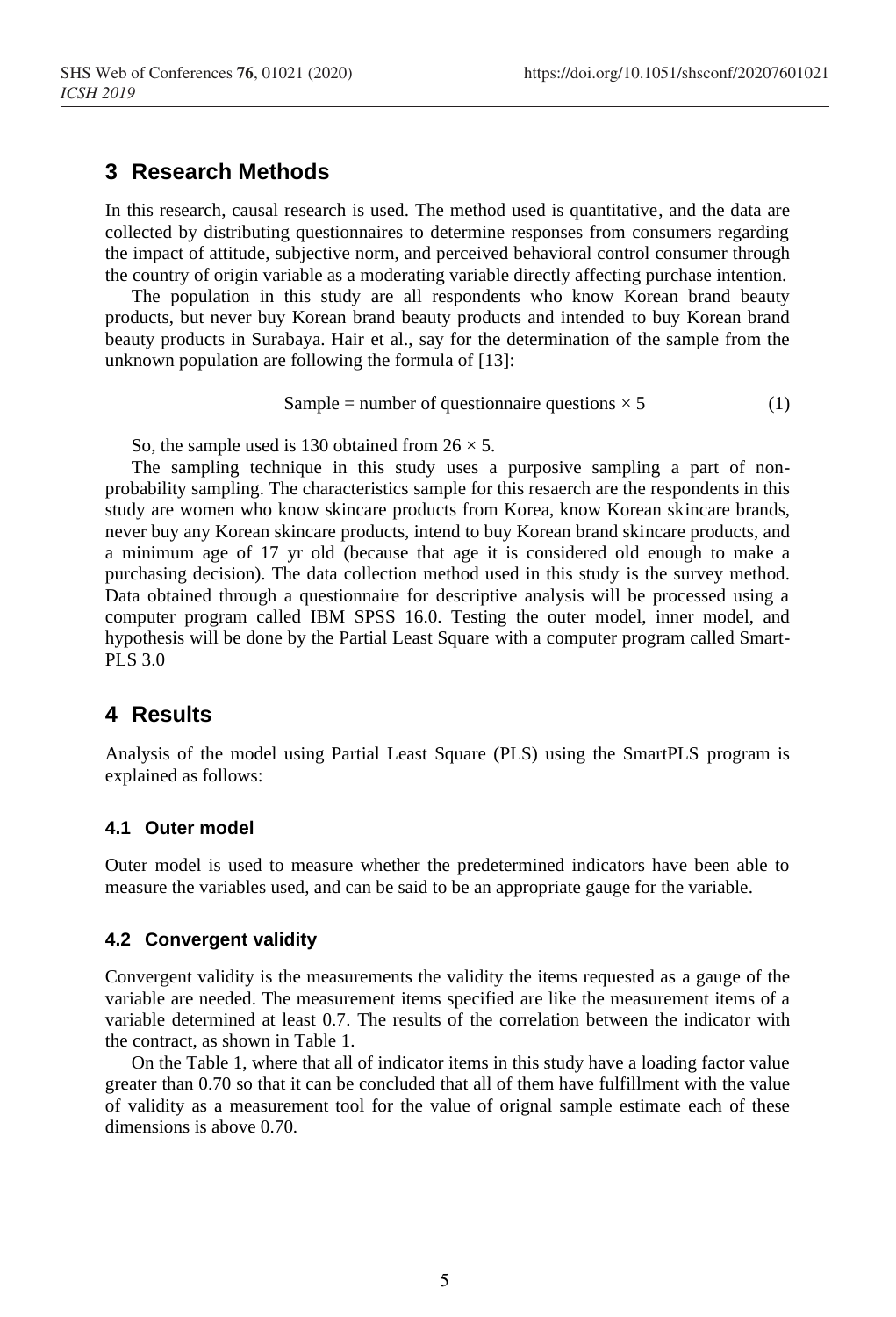| <b>Original sample</b><br>estimate |                                                | p-value | <b>Information</b> |  |
|------------------------------------|------------------------------------------------|---------|--------------------|--|
| Attitude $(X_1)$                   |                                                |         |                    |  |
| $X_{1.1}$                          | 0.827                                          | 0.000   | Valid              |  |
| $X_{1.2}$                          | 0.858                                          | 0.000   | Valid              |  |
| $X_{1.3}$                          | 0.876                                          | 0.000   | Valid              |  |
| $X_{1.4}$                          | 0.844                                          | 0.000   | Valid              |  |
| Subjective norm $(X_2)$            |                                                |         |                    |  |
| $\mathbf{X}_{2.1}$                 | 0.824                                          | 0.000   | Valid              |  |
| $X_{2.2}$                          | 0.882                                          | 0.000   | Valid              |  |
| $X_{2,3}$                          | 0.869                                          | 0.000   | Valid              |  |
| $X_{2.4}$                          | 0.855                                          | 0.000   | Valid              |  |
|                                    | Perceived behavioral control (X <sub>3</sub> ) |         |                    |  |
| $X_{3.1}$                          | 0.823                                          | 0.000   | Valid              |  |
| $X_{3.2}$                          | 0.858                                          | 0.000   | Valid              |  |
| $X_{3,3}$                          | 0.799                                          | 0.000   | Valid              |  |
| $X_{3.4}$                          | 0.816                                          | 0.000   | Valid              |  |
| $X_{3.5}$                          | 0.767                                          | 0.000   | Valid              |  |
| $X_{3.6}$                          | 0.782                                          | 0.000   | Valid              |  |
| Country of origin (M)              |                                                |         |                    |  |
| $M_{1.1}$                          | 0.757                                          | 0.000   | Valid              |  |
| $M_{1,2}$                          | 0.789                                          | 0.000   | Valid              |  |
| $M_{1.3}$                          | 0.829                                          |         | Valid              |  |
| $M_{1.4}$                          | 0.780                                          | 0.000   | Valid              |  |
| $M_{1.5}$                          | 0.841                                          | 0.000   | Valid              |  |
| $M_{1.6}$                          | 0.800                                          | 0.000   | Valid              |  |
| $M_{1.7}$                          | 0.815                                          | 0.000   | Valid              |  |
| $M_{1.8}$                          | 0.815                                          | 0.000   | Valid              |  |
| Purchase intention (Y)             |                                                |         |                    |  |
| ${\bf Y}_1$                        | 0.881                                          | 0.000   | Valid              |  |
| $Y_2$                              | 0.769                                          | 0.000   | Valid              |  |
| $Y_3$                              | 0.785                                          | 0.000   | Valid              |  |
| $Y_4$                              | 0.818                                          | 0.000   | Valid              |  |

**Table 1.** Convergent validity

#### **4.3 Average variance extracted (AVE)**

AVE illustrates the average variance on each variable so that the measurement of each the item to share the others measurements can be known.

| Average Variance Extrac                          |  |  |
|--------------------------------------------------|--|--|
| <b>Table 2.</b> Average Variance Extracted (AVE) |  |  |

|                                      | <b>Average Variance Extracted (AVE)</b> |
|--------------------------------------|-----------------------------------------|
| Attitude $(X_1)$                     | 0.725                                   |
| Subjective norm $(X_2)$              | 0.736                                   |
| Perceived behavioral control $(X_3)$ | 0.653                                   |
| Country of origin (M)                | 0.646                                   |
| Purchase intention (Y)               | 0.663                                   |

In Table 2, the AVE value for the attitude  $(X_1)$  variable is 0.725; subjective norm  $(X_2)$ variable of 0.736; perceived behavioral control  $(X_3)$  variable of 0.653; purchase intention (Y) variable of 0.663; and country of origin (M) 0.646. At the minimum value must be of 0.5, all indicators in each variable have converged with other items.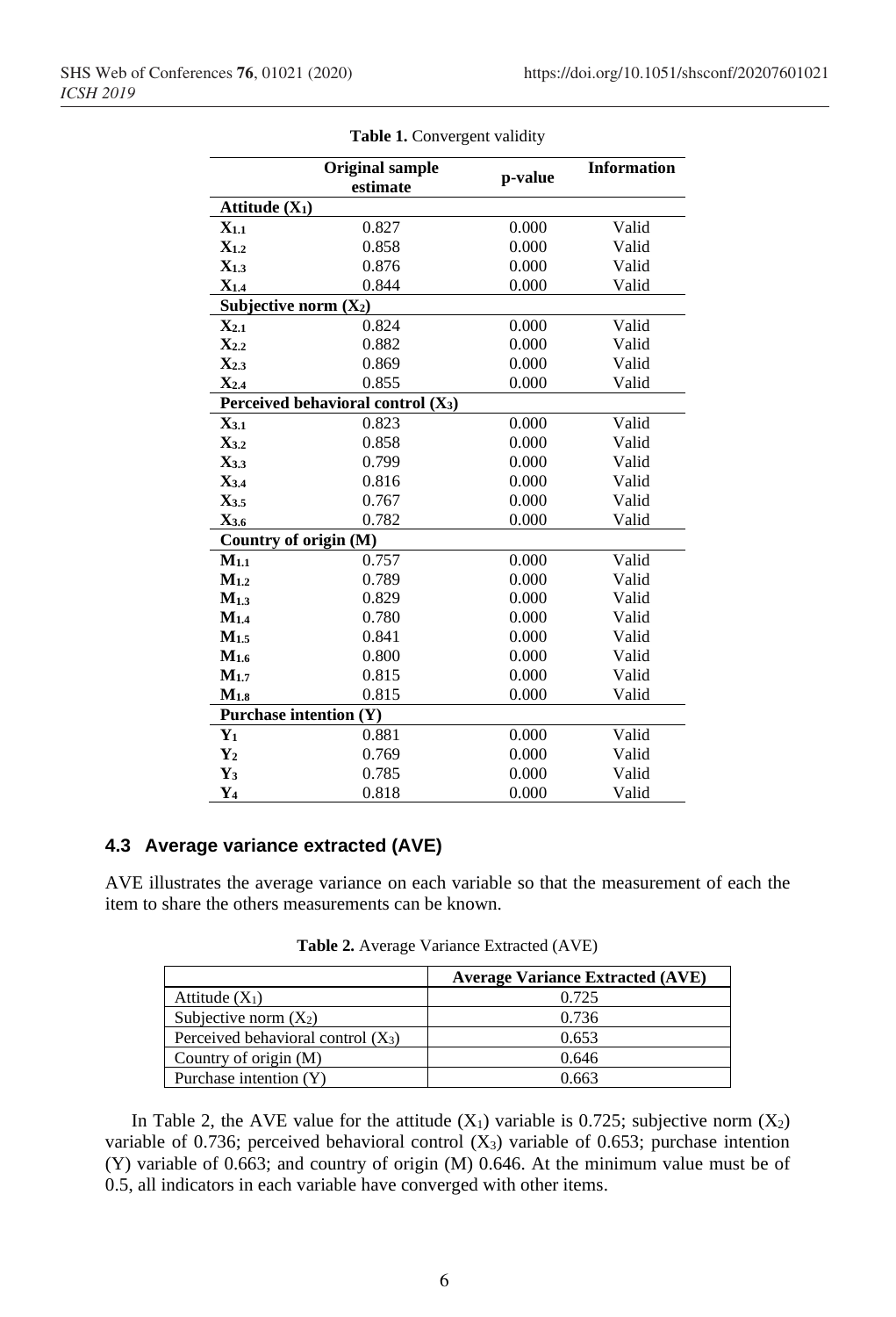#### **4.4 Discriminant validity**

The output of the value discriminant validity by processing data on PLS the results of data in the following Table 3.

Based on Table 3, overall constructs of the constructors are stated to have good discrimination, as the value of the correlation of indicators of the construct is greater than the values of the correlation between indicators with other constructs.

|               |         | <b>Attitude Subjective norm</b> | <b>Perceived behavioral</b> | <b>Purchase intention</b> | <b>Country of</b> |
|---------------|---------|---------------------------------|-----------------------------|---------------------------|-------------------|
|               | $(X_1)$ | $(X_2)$                         | control $(X_3)$             | (Y)                       | origin (M)        |
| $X_{1.1}$     | 0.827   | 0.691                           | 0.588                       | 0.690                     | 0.698             |
| $X_{1,2}$     | 0.858   | 0.736                           | 0.663                       | 0.674                     | 0.719             |
| $X_{1.3}$     | 0.876   | 0.702                           | 0.650                       | 0.700                     | 0.726             |
| $X_{1.4}$     | 0.844   | 0.656                           | 0.623                       | 0.670                     | 0.693             |
| $X_{2.1}$     | 0.664   | 0.824                           | 0.697                       | 0.708                     | 0.753             |
| $X_{2.2}$     | 0.774   | 0.882                           | 0.708                       | 0.712                     | 0.775             |
| $X_{2.3}$     | 0.663   | 0.869                           | 0.617                       | 0.595                     | 0.760             |
| $X_{2.4}$     | 0.701   | 0.855                           | 0.614                       | 0.655                     | 0.738             |
| $X_{3.1}$     | 0.590   | 0.619                           | 0.823                       | 0.785                     | 0.755             |
| $X_{3.2}$     | 0.658   | 0.642                           | 0.858                       | 0.765                     | 0.758             |
| $X_{3.3}$     | 0.676   | 0.635                           | 0.799                       | 0.771                     | 0.694             |
| $X_{3.4}$     | 0.572   | 0.619                           | 0.816                       | 0.679                     | 0.661             |
| $X_{3.5}$     | 0.541   | 0.587                           | 0.767                       | 0.653                     | 0.630             |
| $X_{3.6}$     | 0.545   | 0.634                           | 0.782                       | 0.663                     | 0.667             |
| $Y_{\cdot}$   | 0.665   | 0.699                           | 0.814                       | 0.881                     | 0.768             |
| $Y_{\cdot2}$  | 0.615   | 0.577                           | 0.632                       | 0.769                     | 0.645             |
| $Y_{\cdot3}$  | 0.673   | 0.587                           | 0.697                       | 0.785                     | 0.723             |
| $Y_{\cdot 4}$ | 0.663   | 0.671                           | 0.757                       | 0.818                     | 0.696             |
| $M_{1.1}$     | 0.606   | 0.614                           | 0.597                       | 0.687                     | 0.757             |
| $M_{1,2}$     | 0.663   | 0.711                           | 0.705                       | 0.703                     | 0.789             |
| $M_{1.3}$     | 0.701   | 0.709                           | 0.703                       | 0.710                     | 0.829             |
| $M_{1.4}$     | 0.645   | 0.689                           | 0.726                       | 0.720                     | 0.780             |
| $M_{1.5}$     | 0.691   | 0.769                           | 0.704                       | 0.693                     | 0.841             |
| $M_{1.6}$     | 0.677   | 0.726                           | 0.696                       | 0.708                     | 0.800             |
| $M_{1.7}$     | 0.718   | 0.719                           | 0.698                       | 0.686                     | 0.815             |
| $M_{1.8}$     | 0.649   | 0.730                           | 0.707                       | 0.692                     | 0.815             |

|  |  | Table 3. Cross loading |
|--|--|------------------------|
|--|--|------------------------|

#### **4.5 Composite reliability**

Another test is the composite reliability of the indicator block that measures the construct [14]. A construct is said to be reliable if the composite reliability value is above 0.70.

|                                      | <b>Composite reliability</b> |
|--------------------------------------|------------------------------|
| Attitude $(X_1)$                     | 0.913                        |
| Subjective norm $(X_2)$              | 0.918                        |
| Perceived behavioral control $(X_3)$ | 0.919                        |
| Country of origin (M)                | 0.936                        |
| Purchase intention (Y)               | 0.887                        |

**Table 4.** Composite reliability

Table 4, give information for all constructs fulfill the value of composite reliability, then each variable in the study can be said to be reliable and further testing can be done. This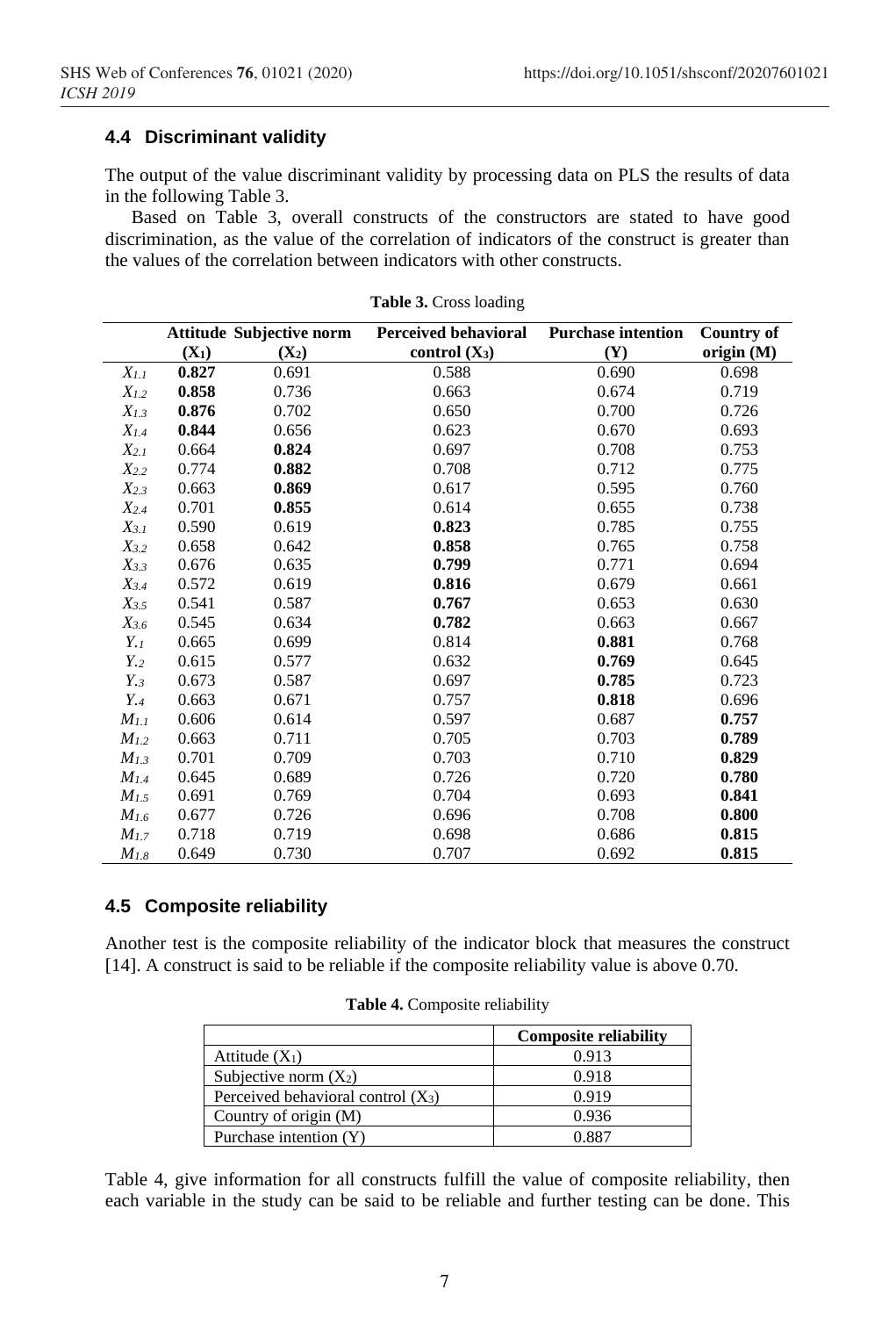value that in a composite manner, all variables in Tabel 4 the composite reliability have adequate internal consistency measuring that is measured.

#### *4.5.1 Cronbach alpha*

The reliability test is strengthened with Cronbach alpha.

|                                      | <b>Cronbach Alpha</b> |
|--------------------------------------|-----------------------|
| Attitude $(X_1)$                     | 0.913                 |
| Subjective norm $(X_2)$              | 0.918                 |
| Perceived behavioral control $(X_3)$ | 0.919                 |
| Country of origin (M)                | 0.936                 |
| Purchase intention (Y)               | በ 887                 |

Based on Table 5, it can be seen that the value of Cronbach alpha for attitude, subjective form, perceived behavioral control, country of origin and purchase intention and all variable are  $> 0.70$ . Thus, these results can indicate that each research variable has met the requirements of the Cronbach alpha value.

#### *4.5.2 Inner model*

Analysis using PLS then it is necessary to calculate the R-Square value for each dependent variable while for the independent variable value is absent because it is a predictive variable. R-square value will determine the model is feasible as a variable that has a substantive effect. For endogenous latent variables in the structural model that have an R-Square result of 0.67 is "good," R-Square of 0.33 indicates is "moderate," R-Square of 0.19 indicates that the model is "weak" [14]. PLS output as described below:

#### **Tabel 6** R-Square value

|                                      | <b>R</b> Square |
|--------------------------------------|-----------------|
| Attitude $(X_1)$                     |                 |
| Subjective norm $(X_2)$              |                 |
| Perceived behavioral control $(X_3)$ |                 |
| Purchase Intention (Y)               | 0.855           |

Based on Table 6, the attitude, subjective norm, and perceived behavioral control variables that influence the Purchase Intention variable in the structural model have the R-Square value of 0.855, which indicates that attitude, subjective norm, and perceived behavioral control in influencing purchase intention by 85.5 % while the remaining 14.5 %.

#### *4.5.3 Hypothesis testing*

The results of the research hypothesis are summarized in Table 7.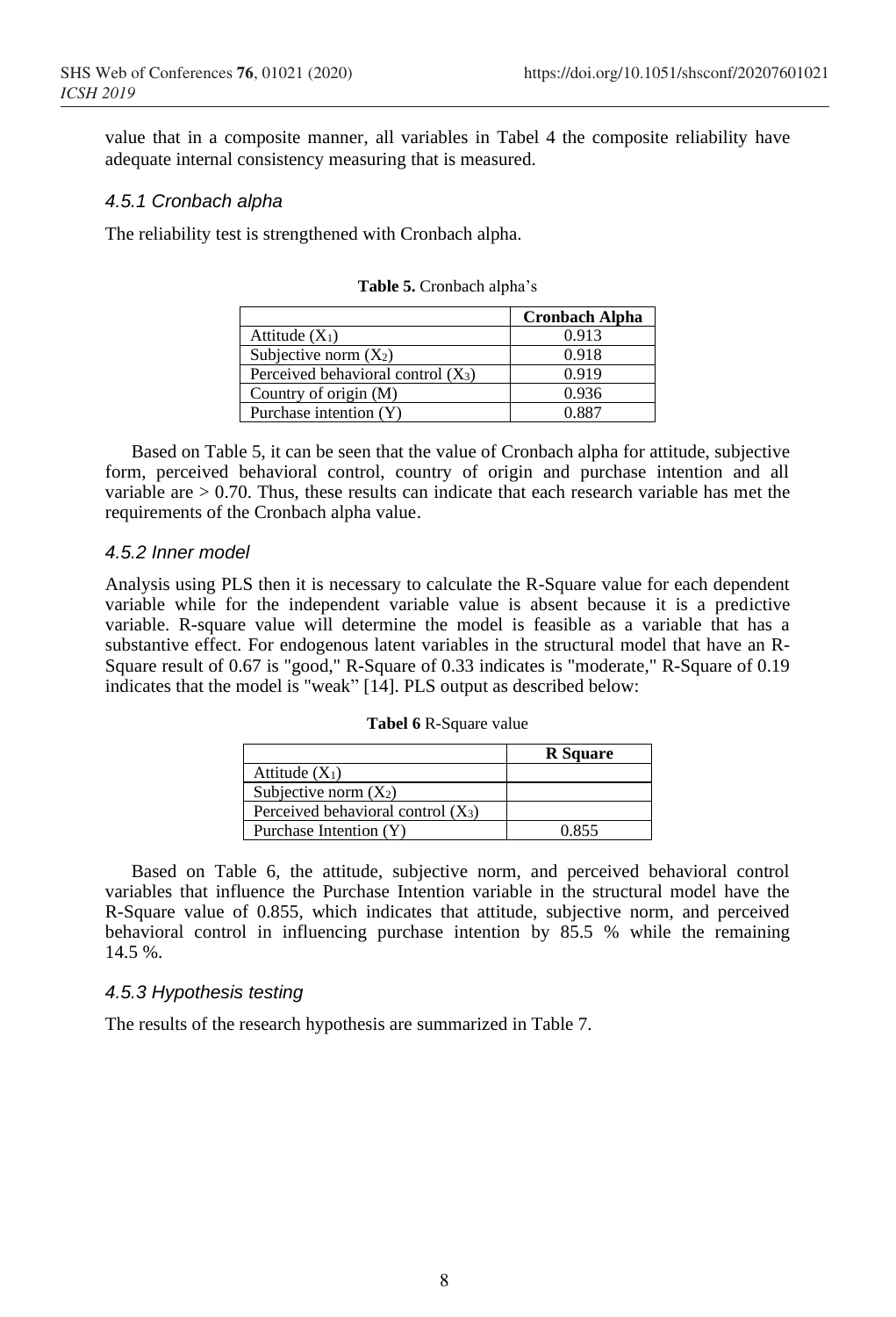|                                                                                                | Original<br>sample $(O)$ | Sample<br>mean<br>(M) | <b>Standard</b><br>deviation<br>(STDEV) | <b>T</b> statistics<br>( O/STDEV ) |
|------------------------------------------------------------------------------------------------|--------------------------|-----------------------|-----------------------------------------|------------------------------------|
| Attitude $(X_1)$ -> Purchase intention $(Y)$                                                   | 0.218                    | 0.215                 | 0.060                                   | 3.614                              |
| Subjective norm $(X_2)$ -> Purchase intention $(Y)$                                            | $-0.070$                 | $-0.058$              | 0.067                                   | 1.049                              |
| Perceived behavioral control $(X_3)$ -> Purchase<br>intention $(Y)$                            | 0.557                    | 0.541                 | 0.117                                   | 4.773                              |
| Attitude $(X_1)$ -> Country of origin $(M)$ -><br>Purchase intention (Y)                       | $-0.002$                 | $-0.021$              | 0.072                                   | 0.032                              |
| Subjective norm $(X_2)$ -> Country of origin $(M)$ -<br>$>$ Purchase intention $(Y)$           | $-0.073$                 | $-0.071$              | 0.076                                   | 0.963                              |
| Perceived behavioral control $(X_3)$ -> Country of<br>origin $(M)$ -> Purchase intention $(Y)$ | 0.028                    | 0.039                 | 0.094                                   | 0.301                              |

**Tabel 7.** Hypothesis test result

# **5 Discussion**

### **5.1 The impact of attitude on purchase intention**

Based on the hypothesis testing for this study, it is found that attitude is influencing purchase intention on Korean brand products in Surabaya because of the statistic value of 3.614, greater than 1.96, which means that purchase intention can be formed with a good attitude. This means that the hypothesis that says "attitude has a positive influence on purchase intention," is acceptable. The influence that occurs between attitude with purchase intention is positive. This is obtained from the value of the original sample estimate of 0.218, as the positive value indicates a direct effect that can be interpreted that the better the attitude of consumers in assessing a product, the more will drive themselves to make purchases on a product. Results of the analysis prove attitude has a significant impact on purchase intention can be interpreted if Korean brand products want to increase consumer buying interest, it is important which the consumer pay attention to evaluating and evaluating consumers towards Korean brand products as a form of attitude. This significant result is supported by the results of a study conducted by [2] wherein his research, it was found that attitude had a significant effect on purchase intention.

### **5.2 The impact of subjective norms on purchase intention**

The results show that subjective norm does not affect purchase intention on Korean brand products in Surabaya because the T-statistic value is 1.049, which means it is smaller than 1.96, which means that purchase intention may not be formed with a good subjective norm. This means that the hypothesis which says "subjective norm has a positive effect on purchase intention" is declared acceptable. The results of hypothesis testing obtained the value of the original sample estimate in the subjective norm relationship with the purchase intention is -0.070. This value indicates the influence that is not unidirectional, so it can be interpreted that the higher the Subjective norm will further weaken the purchase intention. The results of the study prove that subjective norms do not have a significant effect on purchase intention; this research not supported the findings of research conducted by [2] which found subjective norms affect purchase intention.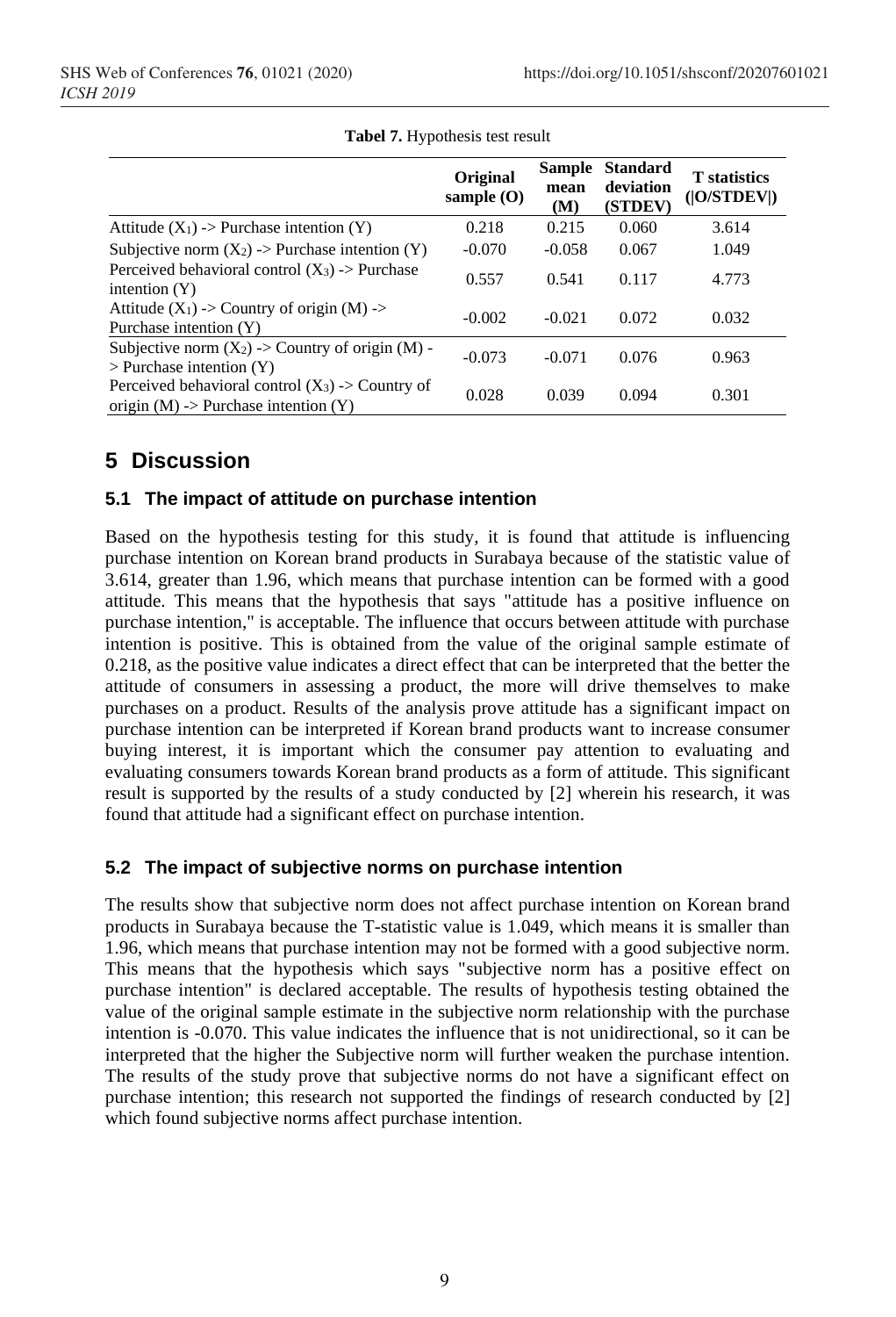### **5.3 The effect of perceived behavioral control on purchase intention**

Perceived behavioral control is influencing purchase intention on Korean brand products in Surabaya because the T-statistic value is 4.773, greater than 1.96, which means that purchase intention can be formed with good perceived behavioral control. This means that the hypothesis that says "Perceived behavioral control has a impact on purchase intention" is acceptable. The analysis proves that perceived behavioral control has a significant positive effect on purchase intention. This positive influence is proven by the value of the original sample estimate of 0.557 so that this positive effect can be interpreted that the better perceived behavioral control will increasingly have an impact on increased purchase intention. Vice versa, if the perceived behavioral control has decreased, it will further reduce consumer purchase intention. The results of the study prove that perceived behavioral control has a significant influence on purchase intention, which means that individual beliefs about certain factors will strengthen consumer interest in making purchases. This is supported by the results of research conducted by [2], which found a significant influence between perceived behavioral control and purchase intention.

## **5.4 The effect of attitude on purchase intention moderated by country of origin**

The country of origin is not able to moderate or strengthen the influence of attitude on purchase intention. It is because the T-statistic value of 0.032 is less than 1.96. This means the hypothesis is not accepted. The results of the moderating test of the country of origin on the effect of attitude on purchase intention are obtained the original sample estimate value of -0.002. This value indicates that the country of origin weakens the influence between attitude and purchase intention. The results in this study are in line with the findings of Chen in [15], who find country image having no direct impact on purchase decisions, and it has an indirect effect on purchase decisions through consumer brand attitude [15]. However, this is inversely proportional to the results of the analysis found by [2], which proves that attitude has a significant effect on purchase intention by being moderated by the country of origin. Because the influence of attitude on purchase intention will be stronger when the country of origin is also stronger. This influence shows the effect of positive interactions between attitude and country of origin.

# **5.5 The impact of Subjective norm on purchase intention moderated by country of origin**

Based on the hypothesis testing for this study, it is proven that subjective norm had no significant effect on purchase intention moderated by country of origin on Korean brand products in Surabaya. The T-statistic value was 0.963, smaller than 1.96, which is meant the country of origin is unable to moderate or strengthen the influence between subjective norms on Purchase Intention. This means the hypothesis is not accepted. The results of testing the country of origin moderation hypothesis on the influence of subjective norm on purchase intention obtained the value of the original sample estimate of -0.073. This value indicates that the country of origin is not able to strengthen the relationship between Subjective norm and purchase intention.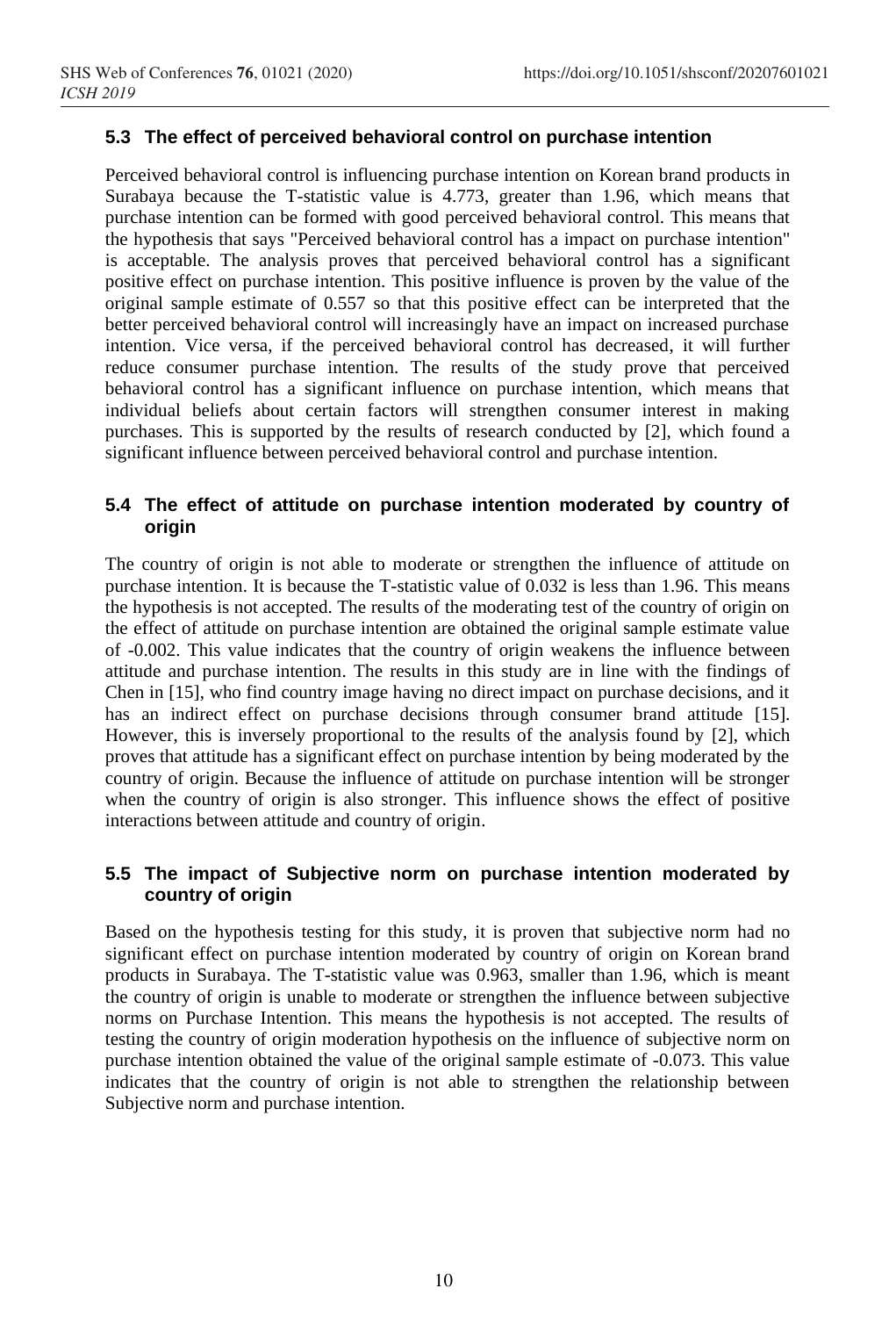## **5.6 The effect of perceived behavioral control on purchase intention moderated by country of origin**

Perceived behavioral control does not significantly influence purchase intention by being moderated by the country of origin on Korean brand products in Surabaya. The T-statistic value of 0.301 is less than 1.96, which means that country of origin is unable to moderate the effect between perceived behavioral control on purchase intention. Based on the results of hypothesis testing conducted on the relationship of perceived behavioral control to purchase intentions moderated by the country of origin, the original sample estimate is 0.028. This value indicates that the direction of positive influence so that it can be interpreted that the country of origin can strengthen the relationship between perceived behavioral control on purchase intention, but the effect is small. The results in this study are in line with the theory proposed by Ajzen [3], which states that intentions and perceived behavioral control are influential on a behavior carried out by individuals.

# **6 Conclusion**

The rising in attitude will make someone intend to buy Korean brand products. Similarly, perceived behavioral control would do. Individual beliefs about certain factors will strengthen consumer interest in making purchases. On the other hand, the subjective norm does not affect the purchase intention of Korean brand products in Surabaya. This is indicated by the higher Subjective norm that does not affect the rise or fall of prospective consumers' buying intentions. Furthermore, the country of origin cannot also be moderating on the effect of attitude and perceived behavioral control on the ups and downs of buying intentions of Korean brand products.

In this case, promotions through advertisements, product packaging, detailed product information that can be accessed by consumers, and the distribution of official stands will be able to attract consumers to intend to buy Korean brand products. Meanwhile, for future research, it is necessary to add more samples to produce better research because this research sample is only limited to one Korean skincare product.

# **References**

- 1. E. Pramita, *Industri Kecantikan di Indonesia Alami Pertumbuhan Pesat* [Beauty Industry in Indonesia Experience Rapid Growth]. [Onine] from [http://majalahkartini.co.id/mode-kecantikan/kecantikan/industri-kecantikan-di](http://majalahkartini.co.id/mode-kecantikan/kecantikan/industri-kecantikan-di-indonesia-alami-pertumbuhan-pesat/)[indonesia-alami-pertumbuhan-pesat/](http://majalahkartini.co.id/mode-kecantikan/kecantikan/industri-kecantikan-di-indonesia-alami-pertumbuhan-pesat/) (2017). [in Bahasa Indonesia].
- 2. H. Chia-Lin, C. Chi-Ya, Y. Chutinart, Journal of Retailing and Consumer Services, **3**(C):145–152(2017). <https://ideas.repec.org/a/eee/joreco/v34y2017icp145-152.html>
- 3. I. Ajzen, *Constructing a TPB questionnaire: Conceptual and methodological considerations*, [Occasional paper], (2006). p. 1–14. <https://pdfs.semanticscholar.org/0574/b20bd58130dd5a961f1a2db10fd1fcbae95d.pdf>
- 4. I. Ajzen, *Attitudes, Personality, and Behavior*, UK: Open University Press-McGraw Hill Education (2005). <https://books.google.co.id/books?id=dmJ9EGEy0ZYC&dq=>
- 5. N.J. Setiadi, *Perilaku konsumen*. [Consumer behavior], Jakarta: Prenadademia Group (2008). [in Bahasa Indonesia]. <http://prenadamedia.com/shop/perilaku-konsumen/>
- 6. R. Veithzal, Manajemen sumber daya manusia untuk perusahaan. [Human resource management for companies], PT. Raja Grafindo Persada: Jakarta (2008). [in Bahasa Indonesia].<http://www.rajagrafindo.co.id/produk/manajemen-sumber-daya-manusia/>
- 7. E. Listiana, S.E. Elida, Media Ekonomi dan Manajemen **29**,1:1–14(2014). [in Bahasa Indonesia][.http://repository.polnep.ac.id/xmlui/handle/123456789/1748](http://repository.polnep.ac.id/xmlui/handle/123456789/1748)